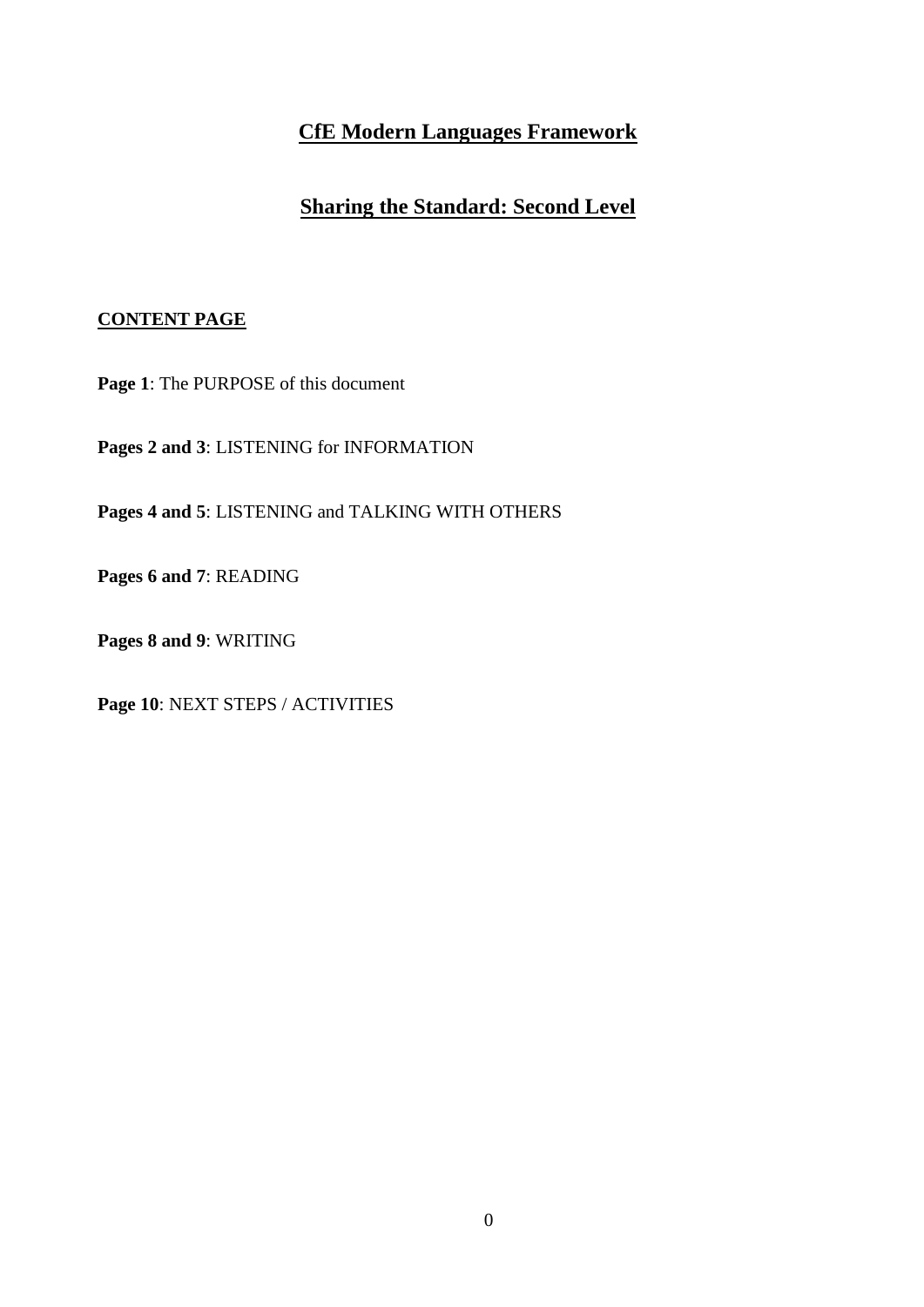## **Sharing the Standard**

## **What is the purpose of this document?**

The purpose of this document is to build upon the Explanation appendices and to provide more detailed elaboration of the Experiences and Outcomes linked to each of the language organisers: Listening for Information, Listening and Talking, Reading and Writing.

## **Are we 'raising the bar' in terms of what we expect from our learners?**

We are certainly raising the bar to the extent that we expect the majority of our pupils to achieve by the end of S3 a level of performance in each language skill which approximates to the level of performance we currently associate with SCQF level 4

(S Grade General / Intermediate 1). Without placing a "glass ceiling" on higher levels of achievement, this is an achievable target in modern languages, provided we establish a solid basis in primary, have an appropriate gradient of progression in S1 to S3 and motivate our learners through relevant and motivating learning experiences.

#### **How do practitioners ensure a common interpretation of the standard of performance expected at each level?**

The elaboration is presented in the form of reference to relevant documentation in the public domain with which practitioners will be to some extent familiar. As is the case with the Modern Languages CfE Experiences and Outcomes at second level, these documents seek to describe learning experiences and outcomes at beginner level and track progression in each of the four language skills.

The sources are:

from **out with** Scotland:

- Common European Framework of Reference (CEFR) Basic User Level A1
- $\bullet$  Languages Ladder (Breakthrough  $\rightarrow$  Preliminary)

from **within** Scotland:

- HMIe expectation of learning in the target language of pupils by end of P7.
- 5-14 Knowledge about Language (KAL)

Taken together with the CfE experiences and outcomes, this elaboration enables practitioners of modern languages to arrive at a shared understanding of the standard of proficiency expected at this stage (P7) in each language skill both nationally and internationally. Having been "reassured" as to how to interpret the expected standard of performance, practitioners can then consider how to enable young people to achieve these standards through learning experiences which promote the principles of AifL and of CfE:

- Challenge and enjoyment
- Breadth
- Progression
- Depth
- Personalisation and choice
- Coherence
- Relevance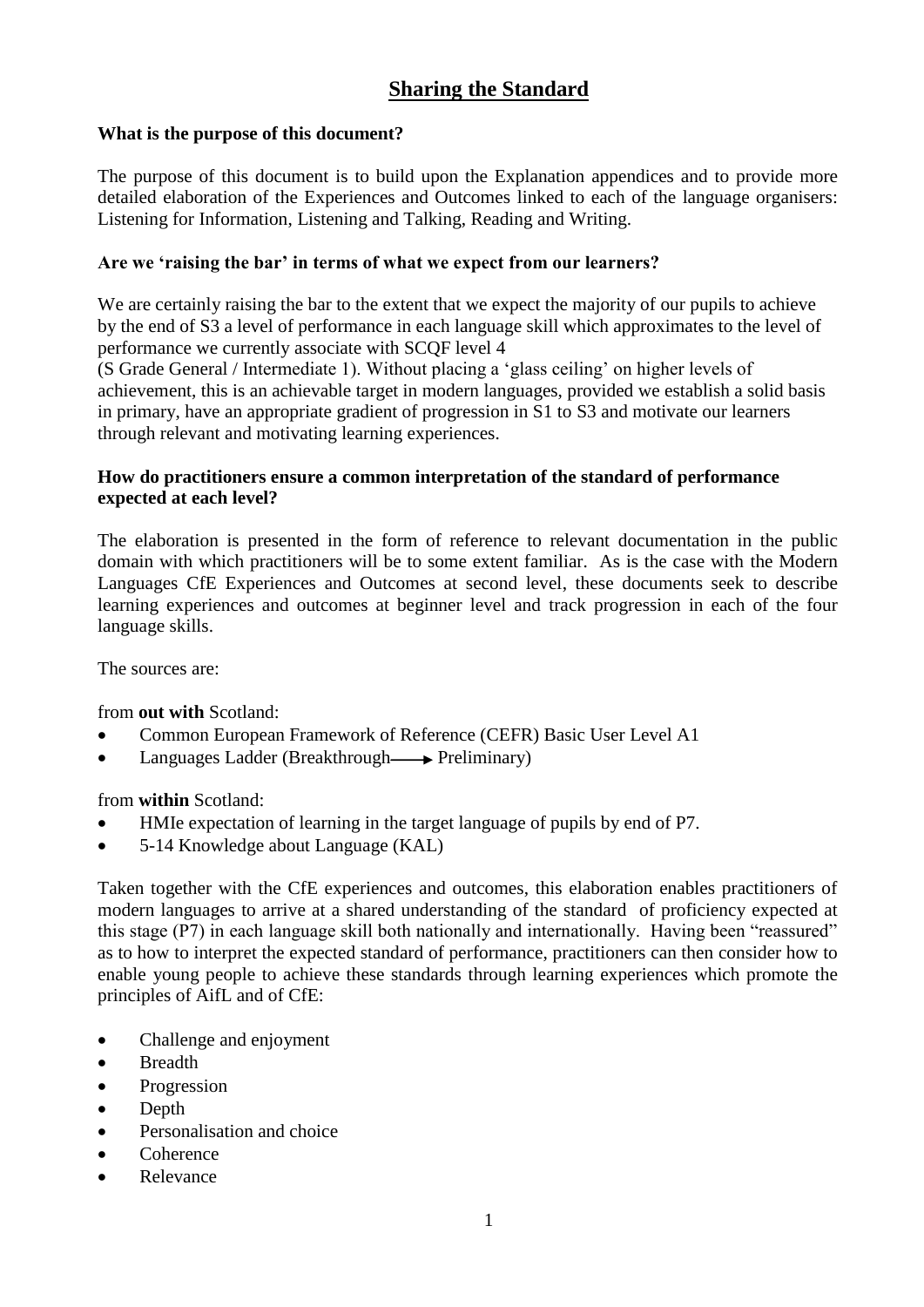## **LISTENING for INFORMATION**

In developing the CfE experiences and outcomes in this skill at  $2<sup>nd</sup>$  level, account has been taken of the following from **out with** Scotland:

## **Links to Common European Framework of Reference (CEFR):**

## **A1 Basic user**

I can understand familiar words and very basic phrases concerning myself, my family and immediate surroundings when people speak slowly and clearly.

## **Links to Languages Ladder:**

## **GRADES 1-2-3 Breakthrough**

**1** I can understand a few familiar spoken words and phrases **2** I can understand a range of familiar spoken phrases **3** I can understand the main point(s) from a short spoken passage

On completing this stage, you should be able to understand a basic range of everyday expressions relating to personal details and needs • You may need to listen several times to get the information you need, depending on how fast and clearly the speaker talks • You should have some understanding of a few simple grammatical structures and sentence patterns • You should be familiar with the sound system of the language • You should be aware of how to address people both formally and informally as appropriate •

#### **GRADE 4 Preliminary**

**4** I can understand the main points and some of the detail from a short spoken passage

On completing this stage, you should be able to understand standard speech relating to a range of predictable everyday matters, providing that it is spoken clearly and directly

From **within** Scotland:

#### **HMIe Expectations**:

- understand classroom instructions and personal information
- **e** enjoy listening to a story, song or poem

**Links to 5 – 14**

**Knowledge about language**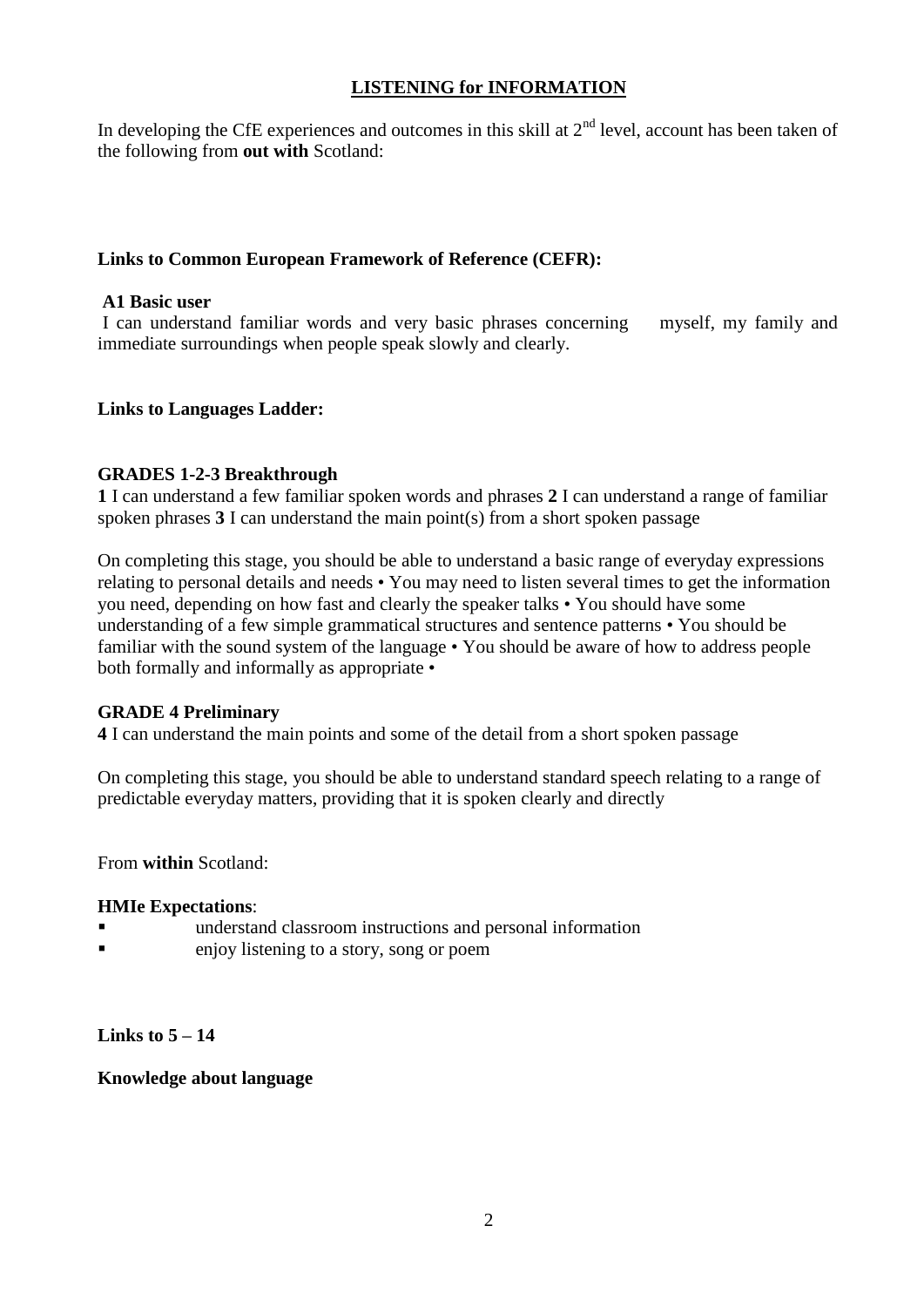develop an awareness of and be able to use, in English language, terms such as rhyme, rhythm and sound within the context of appropriate activities and these will be reinforced through regular use.

 focus on a few key features of language that help learners understand meaning, e.g. items of vocabulary that are already known, the use of intonation to indicate certain kinds of questions, gestures or movements, and silences; recognise common words indicating that a sequence is to follow (e.g. *d'abord, ensuite, zuerst, danach, después*) as a means of retaining the overall coherence of the text; bring their own knowledge of the context, including their own knowledge of the world, to the listening activities in which they are engaged as their understanding of effective listening strategies develops. Knowing about aspects of grammar will also help with the problemsolving nature of foreign language acquisition, e.g. recognising a verb and the noun or pronoun that goes with it, markers of tense, adjectival endings, cases (where appropriate) and word order.

## **Curriculum for Excellence [Listening for information](../Local%20Settings/Temp/_ZCTmp.Dir/LANGUAGES%20LADDER%20LISTENING.doc)**

**The CfE experiences and outcomes draw on aspects of the above frameworks. Without placing a ceiling on performance, the expectation in this skill at second level is that young people will be able to understand a basic range of everyday expressions relating to personal details and classroom instructions (familiar language) and enjoy listening to a story, song or poem. They may need to listen several times to get the information they require depending on how quickly and clearly the speaker talks. They should be aware of how people address each other both formally and informally.**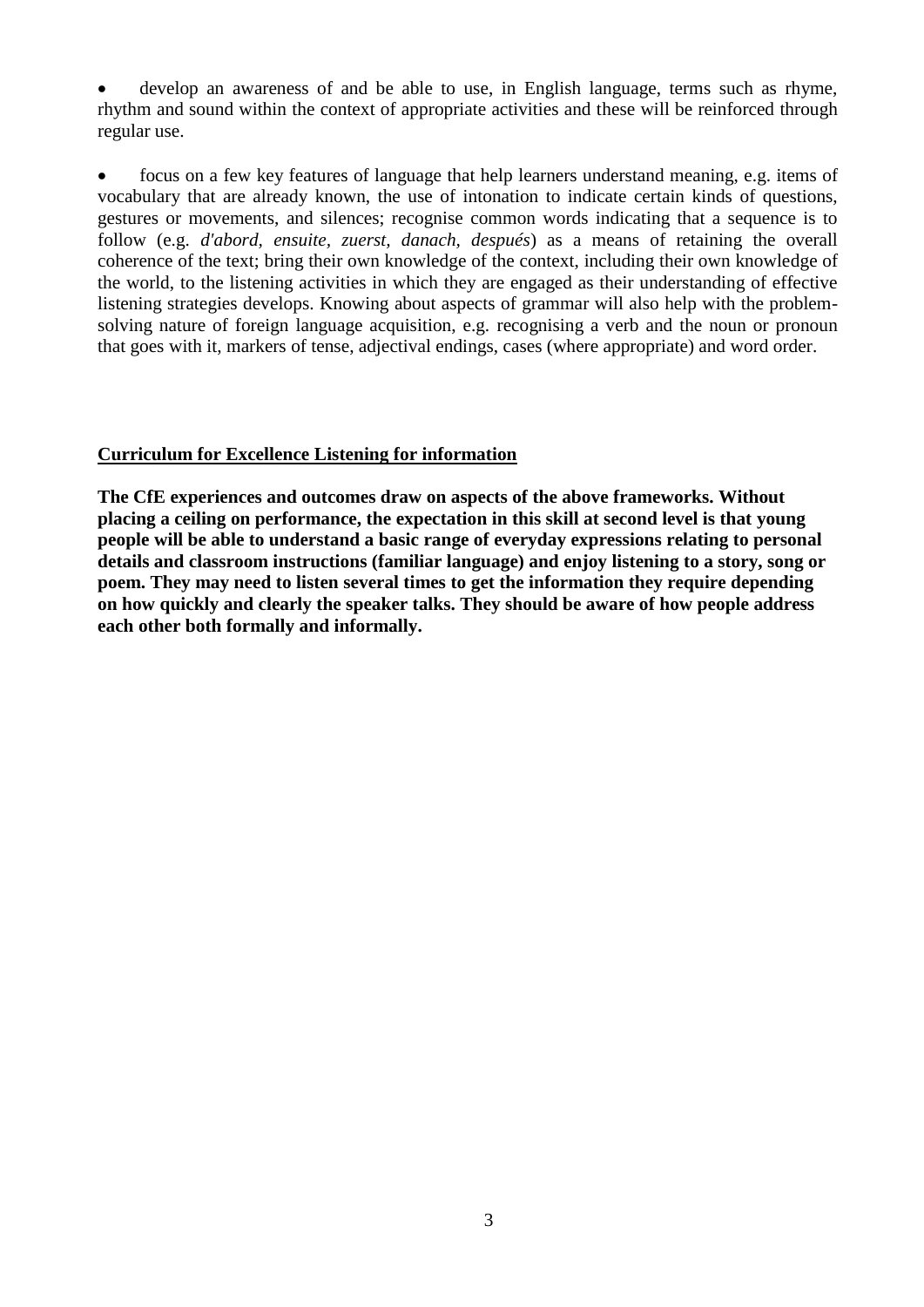## **[LISTENING and TALKING WITH OTHERS](../../../Users/rdelaney/Desktop/ELABORATION%20%20SEPT%2009/LANGUAGES%20LADDER%20SPEAKING.doc)**

In developing the CfE experiences and outcomes in this skill at  $2<sup>nd</sup>$  level, account has been taken of the following from **out with** Scotland:

## **Links to Common European Framework of Reference (CEFR) :**

#### **A1 Basic User**

I can interact in a simple way provided the other person is prepared to repeat or rephrase things at a slower rate of speech and help me formulate what I"m trying to say. I can ask and answer simple questions in areas of immediate need or on very familiar topics.

I can use simple phrases and sentences to describe where I live and people I know.

#### **Links to Languages Ladder:**

#### **SPEAKING**

#### **GRADES 1-2-3 Breakthrough**

**1** I can say/repeat a few words and short simple phrases **2** I can answer simple questions and give basic information **3** I can ask and answer simple questions and talk about my interests

On completing this stage, you should be able to use a basic range of everyday expressions relating to personal details and needs • Your pronunciation will not always be completely accurate but your meaning will be clear • You should be able to understand and use a few simple grammatical structures and sentence patterns • You should be familiar with the sound system of the language • You should be aware of how to address people both formally and informally as appropriate  $\bullet$ 

#### **GRADE 4 Preliminary**

**4** I can take part in a simple conversation and I can express my opinions

On completing this stage, you should be able to use and adapt learned language relating to a range of predictable everyday matters • Your pronunciation should be clear and you should be able to maintain a simple conversation using strategies such as asking for clarification or repetition

From **within** Scotland:

#### **HMIe Expectations**:

- **quare-** give a short presentation about themselves
- take part in simple conversations and transactions
- read aloud a simple text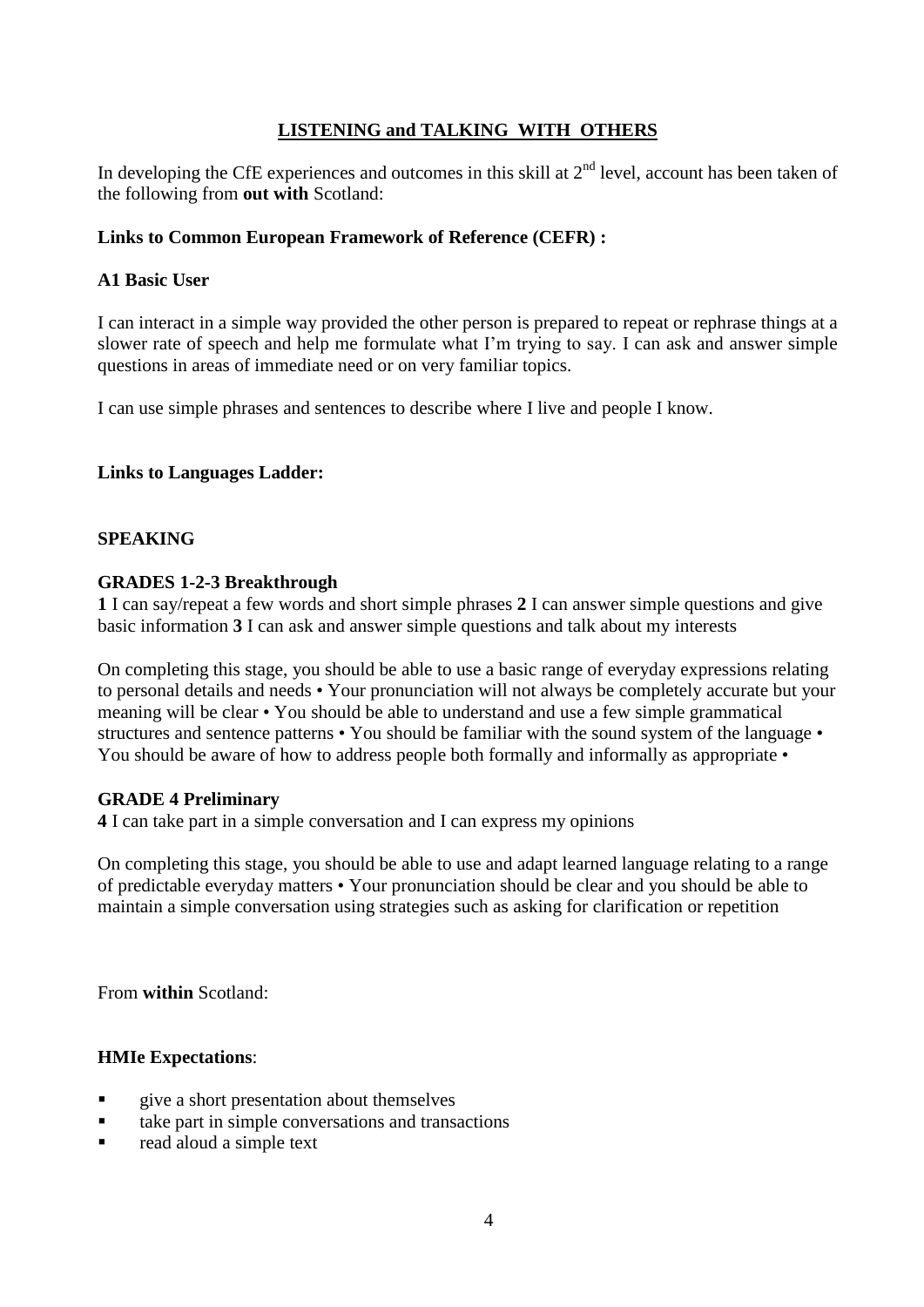## **Links to 5-14**

## **Knowledge about language**

 discuss and understand aspects of activities encountered in the English language strands through a developing understanding of terms such as soft, slow, loud, quick, clear and voice.

 speak clearly, with good pronunciation and intonation, and with growing accuracy and fluency; notice similarities and differences between their first language and the foreign language, and increasingly see the importance of having a wide generic and topic-specific vocabulary to say 'what they mean'; say more, more confidently through a growing familiarity with a range of verbs, adjectives, adverbs and connectors etc.; recognise pattern and structure as their confidence and linguistic competence grows; use their awareness of pattern and structure to speak more spontaneously in the foreign language

## **Curriculum for Excellence [Listening and talking with others](../../../Users/rdelaney/Desktop/ELABORATION%20%20SEPT%2009/LANGUAGES%20LADDER%20SPEAKING.doc)**

Across all levels, young people will take part in conversations (e.g. MLAN 2-02a/MLAN 2-03b), in collaborative / transactional situations (e.g. MLAN 2-05b) and in presentations (e.g. MLAN 2- 06a/MLAN 2-06b), while being able to ask for help and support as necessary (e.g. MLAN 2-04a) and while ensuring pronunciation is sufficiently accurate to be understood by a sympathetic native speaker (e.g. MLAN 2-07b).

**The CfE experiences and outcomes draw on aspects of the above frameworks. Without placing a ceiling on performance, the expectation in this skill at second level is that young people will be able to give a short presentation about themselves, take part in simple conversations and transactions, and read aloud a simple text. Their pronunciation will not always be completely accurate but their meaning will be clear.**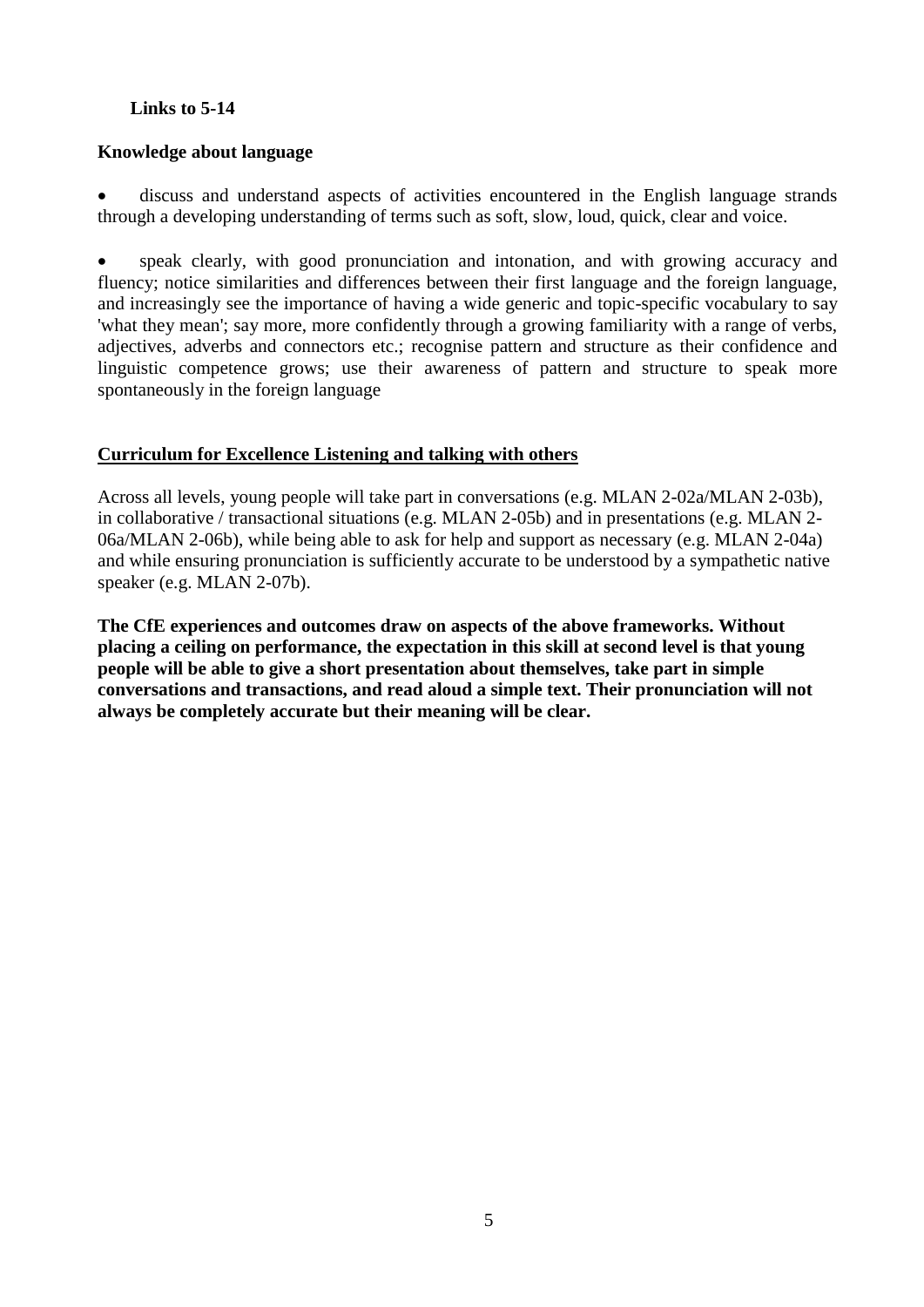## **READING**

In developing the CfE experiences and outcomes in this skill at  $2<sup>nd</sup>$  level, account has been taken of the following from **out with** Scotland:

## **Links to Common European Framework of Reference (CEFR):**

## **A1 Basic User**

I can understand familiar names, words and very simple sentences, for example on notices and posters or in catalogues.

## **Links to Languages Ladder:**

## **GRADES 1-2-3 Breakthrough**

**1** I can recognise and read out a few familiar words and phrases **2** I can understand familiar written phrases  $3I$  can understand the main point(s) from a short written text in clear printed script

On completing this stage, you should be able to understand a basic range of everyday expressions relating to personal details and needs • You should have some understanding of a few simple grammatical structures and sentence patterns • You should be familiar with the writing system of the language • You should be aware of how to address people both formally and informally as appropriate

From **within** Scotland:

#### **HMIe Expectations**:

read and understand a short text

## **Links to 5 – 14**

#### **Knowledge about language**

 discuss aspects of activities undertaken using the following terms : author, title, chapter, index and content, and setting the scene; engage with a variety of texts, among them poems and dictionaries.

 develop a range of strategies that will help them to approach reading with confidence, competence and enjoyment; demonstrate their awareness of word-sound relationships and how these help learners to access familiar and unfamiliar language; identify the genre (e.g. letter, message, poem, short story); skim and scan the text to look for contextual clues (e.g. titles and subheadings, illustrations, dialogue); draw inferences and predict meaning on the basis of knowledge of the context, knowledge of the world and looking for grammatical clues (e.g. pronouns and verb endings, gender, cases, word-order, conjunctions).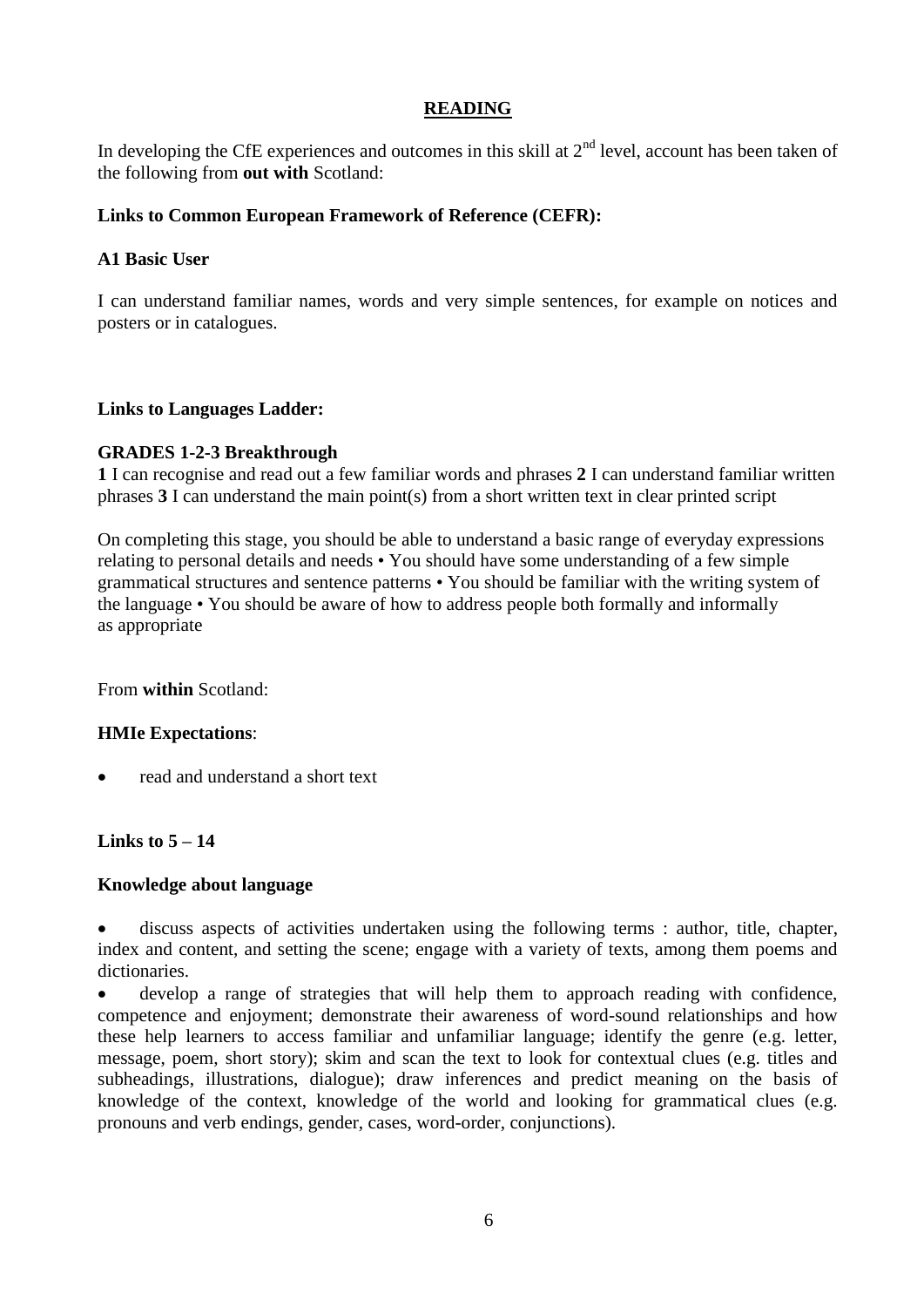## **Reading for Enjoyment (5-14)**

 enjoy reading and listening to simple stories, poems, songs, rhymes and informational texts supported by pictures in the course of their English language work and offer a personal response to their experiences.

 work out a range of strategies for successful reading and understanding through reading a variety of texts, e.g. words, phrases, dialogues, fiction, non-fiction and screen text, and increasingly select for themselves texts that reflect their own interests; read these independently with teacher support, glossaries, word lists and/or dictionaries where required.

#### **Curriculum for Excellence Reading**

Across all levels, young people will read text in order to use and find information (e.g. MLAN 2- 08b), to appreciate other cultures (e.g. MLAN 2-09a) and for interest and enjoyment (e.g. MLAN 2-10a), while developing a range of reading strategies including the use of dictionary (e.g. MLAN 2-11a), knowledge of English and, possibly, other languages with which they are familiar (e.g. MLAN 2-11b/MLAN 2-11d) and knowledge of the foreign language (e.g. MLAN 2-11c).

**The CfE experiences and outcomes draw on aspects of the above frameworks. Without placing a ceiling on performance, the expectation in this skill at second level is that young people will be able to understand the main points from a short written text presented in traditional print form or electronically and draw upon a range of support including glossaries, word lists, peer and teacher support.**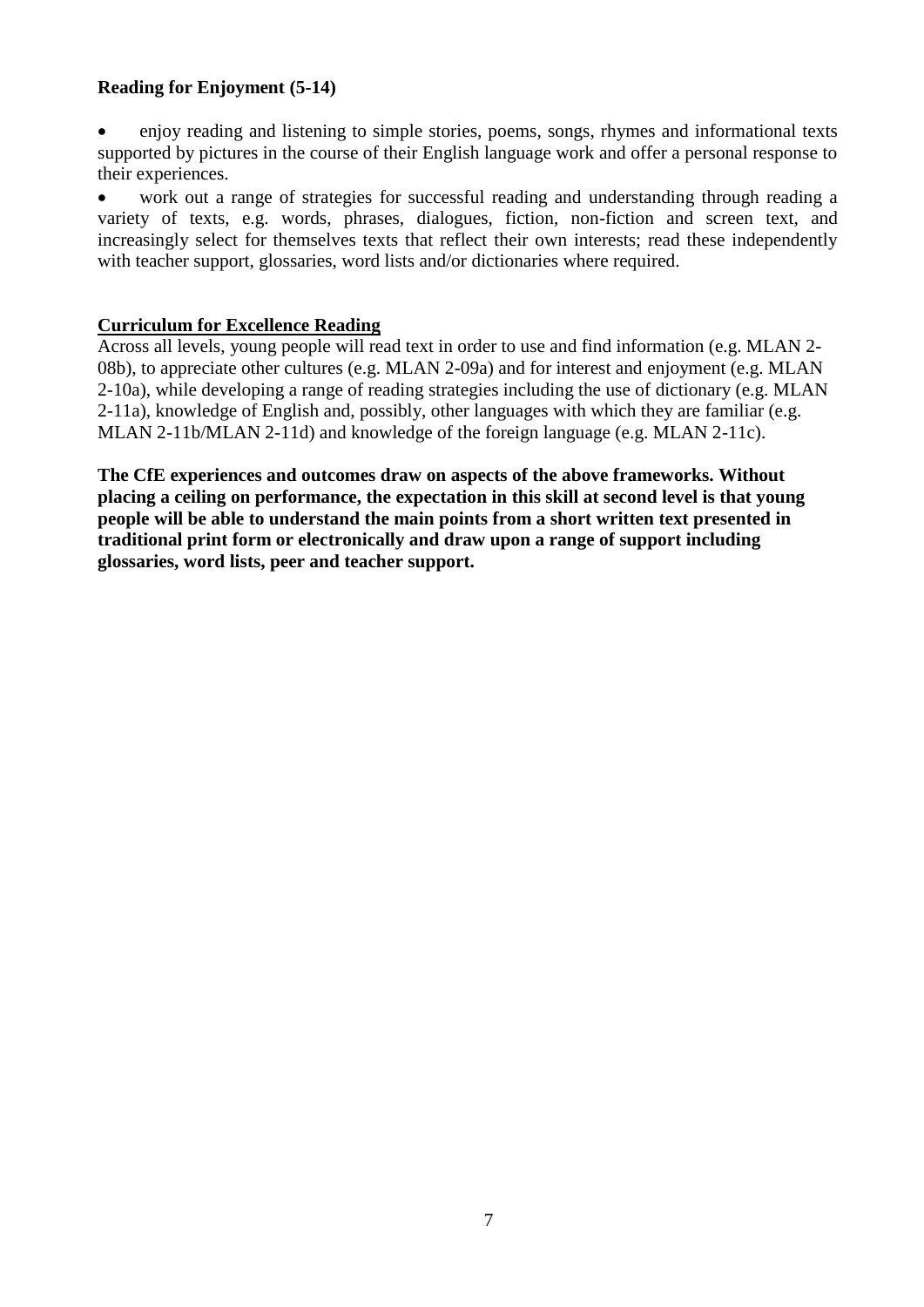## **WRITING**

In developing the CfE experiences and outcomes in this skill at  $2<sup>nd</sup>$  level, account has been taken of the following from **out with** Scotland:

## **Links to Common European Framework of Reference (CEFR) :**

## **A1 Basic User**

I can write a short, simple postcard, for example sending holiday greetings. I can fill in forms with personal details, for example entering my name, nationality and address on a hotel registration form.

## **Links to Languages Ladder:**

#### **GRADES 1-2-3 Breakthrough**

**1** I can write or copy simple words or symbols **2** I can write one or two short sentences to a model and fill in the words on a simple form **3** I can write a few short sentences with support using expressions which I have already learned

On completing this stage, you should be able to use a basic range of everyday expressions relating to personal details and needs • Your spelling will not always be completely accurate but your meaning will be clear • You should be able to understand and use a few simple grammatical structures and sentence patterns • You should be familiar with the writing system of the language • You should be aware of how to address people both formally and informally as appropriate  $\bullet$ 

From **within** Scotland:

## **HMIe Expectations**:

write a few sentences about themselves and others

## **Links to 5 – 14**

#### **Knowledge about language**

 use progressively the terms included in the English language strand (letter, word, capital, full-stop and sentence) in the discussion of texts they have written, and encountered first in reading; recognise the processes of writing: planning, drafting and redrafting.

 through writing, make sense of their learning, see connections, find out what they know and do not know; move from identification of the similarities and differences between first language and the foreign language and increasingly demonstrate their awareness of language patterns and structures from their reading and listening; develop a range of strategies for accurate writing in the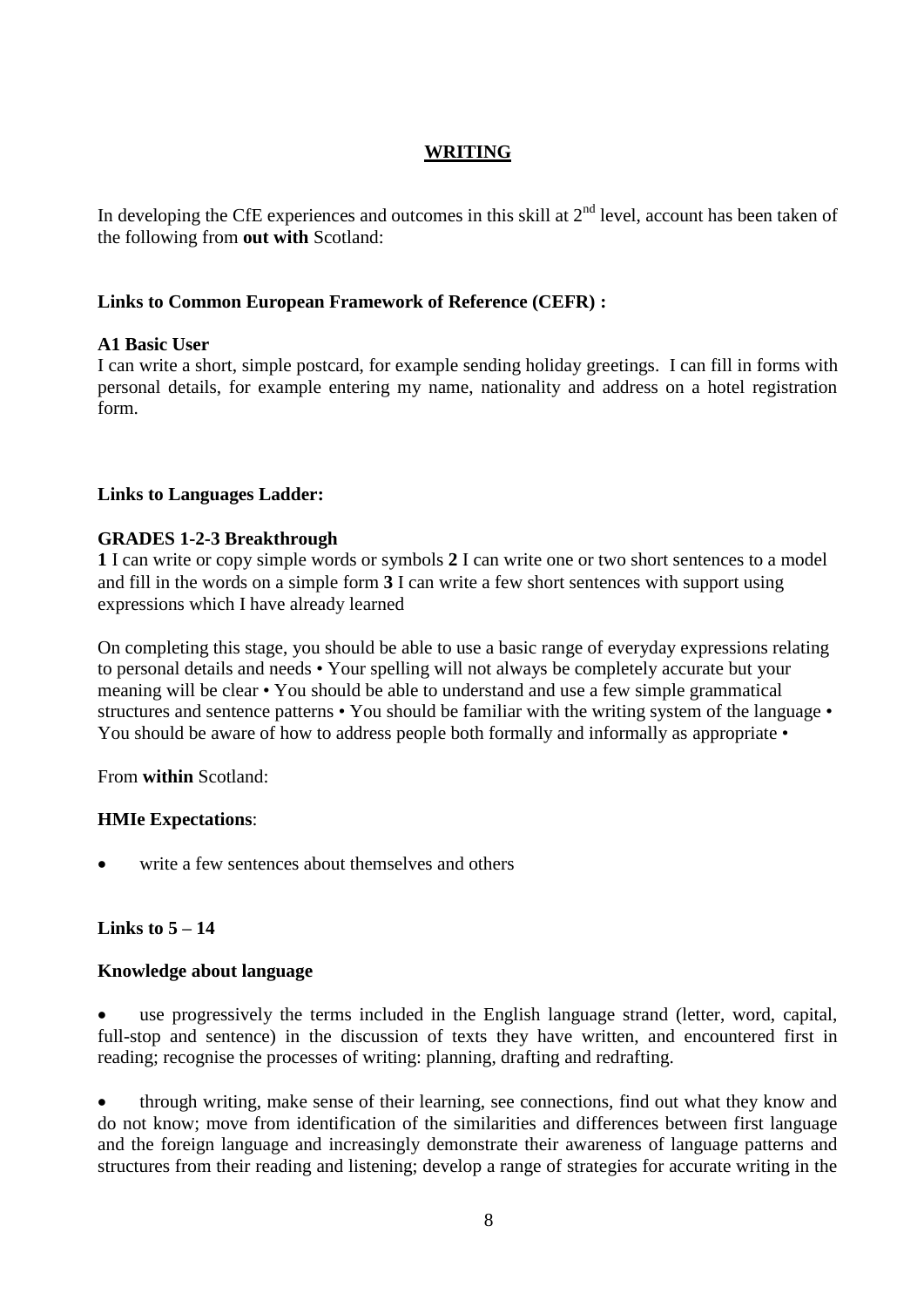foreign language; copy and create text with increasing accuracy, with appropriate support mechanisms in place when required, independently noting words, phrases and sentences, with reference to support materials as needed; further develop dictionary skills acquired and developed in their first language to include a structured approach to the skills needed for bilingual dictionaries; reinforce skills learned through English language: 'Construct, punctuate and link sentences of different lengths and organise them in paragraphs in order to shape meaning.' (*English Language 5-14*).

## **Curriculum for Excellence Writing**

Across all levels, young people will write in order to describe themselves and exchange straightforward information (e.g. MLAN 2-13b) developing awareness of the accuracy required in writing information previously used in speaking (e.g. MLAN 2-14a).

**The CfE experiences and outcomes draw on aspects of the above frameworks. Without placing a ceiling on performance, the expectation in this skill at second level is that young people will be able to write a few sentences about themselves and others using expressions which they have already learned, and, with support, including writing frames, peer and teacher support, demonstrate an awareness of the writing system of the foreign language.**